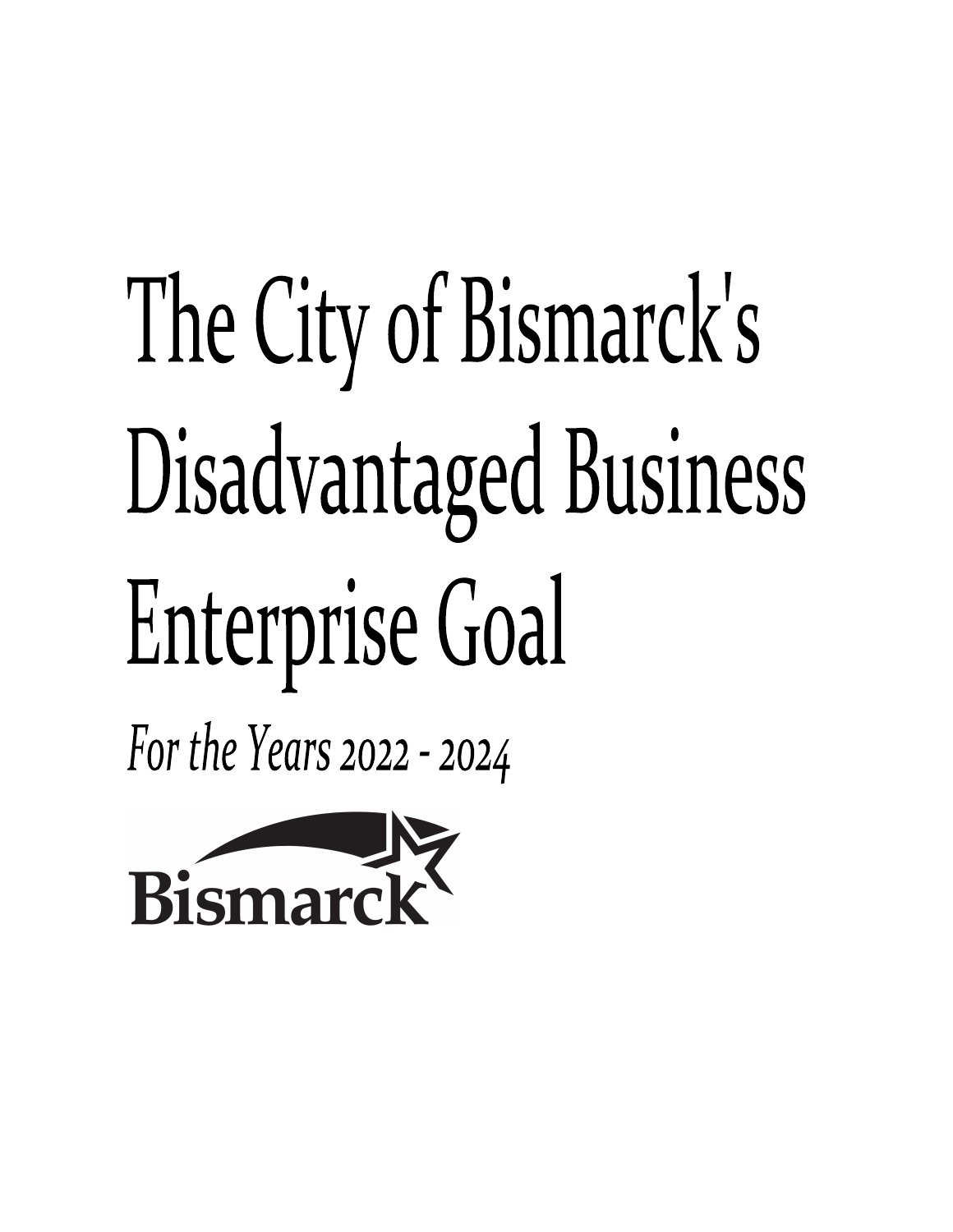The City of Bismarck will receive in excess of \$1,500,000 per year in FTA Federal funds, between 2022 and 2024. This dollar amount meets the threshold adhering to a DBE program goal. The City of Bismarck's DBE goal was arrived at by using 49 CFR Section 26.45. **The City of Bismarck's DBE Goal for years 2022-2024 can be accessed at www.bismarcknd.gov under the "Business" tab. The City of Bismarck's DBE Goal for years 2022-2024 can also be accessed at [www.bismantransit.com](http://www.bismantransit.com/) under the "About Us" tab and selecting "Procurement."**

# METHODOLOGY

### *Historical Review of DBE Goal:*

Historically, the city of Bismarck has not had an achieved DBE goal above .2% in the last eight years (2013-2015-.2%, 2016-2018-.2%, 2019-2021-0%). The median percentage of this group (2013–2021) is  $0\%$ .

### *Establishing Local Market:*

Our local market is determined to be the immediate Bismarck, Mandan and Lincoln corporate limits. With the rise of e-commerce due to the COVID-19 pandemic, most expenditures for budgeted categories listed in Table 1 below are purchased online. This not only saves money in the limited budget, but also is a convenient method of purchasing for staff. E-commerce is becoming highly used by more out-of-market area vendors. Many of these vendors include NDDOT certified DBE's. This availability to out-of-market vendors allows the City of Bismarck to utilize more DBE's.

# *Base Figure Goal Setting Methodology:*

The following format is the base component of the Base Figure equation:

#### $X = \%$  (DBE/All Businesses)

Step 1: We identified which budget categories were applicable to our DBE Goal Setting, and noted the total budget amounts. There were fifteen budget categories in total. Then, we determined the percentage of each budget amount, in respect to the total budget. These percentages were used as multipliers in the DBE Goal Setting Equation, and are denoted by '%' in the above equation.

Step 2: We identified appropriate NAICS codes for each of the fifteen budget categories. On occasion, multiple NAICS codes were identified for a single budget category. Using the US Census Bureau Fact Finder, utilizing 2017 business patterns, we then queried the number of area businesses matching each NAICS code. This number, with the addition to available out-of-market DBE vendors, is equivalent to 'All Businesses' in the above equation.

Step 3: We cross-referenced the NAICS codes from each of the budget categories with NAICs codes listed in the North Dakota DOT's DBE Directory. This process established the number of ready, willing, and able DBE's in our region, who could potentially provide a service for the City of Bismarck. These numbers, ascertained for each budget category, match 'DBE' in the above equation.

Step 4: The percentage, 'DBE' number, and 'All Business' were calculated for each budget category, according to the above equation. Adding these numbers together, we determined the Base Figure for the DBE Goal. The unadjusted Base Figure equaled .10%.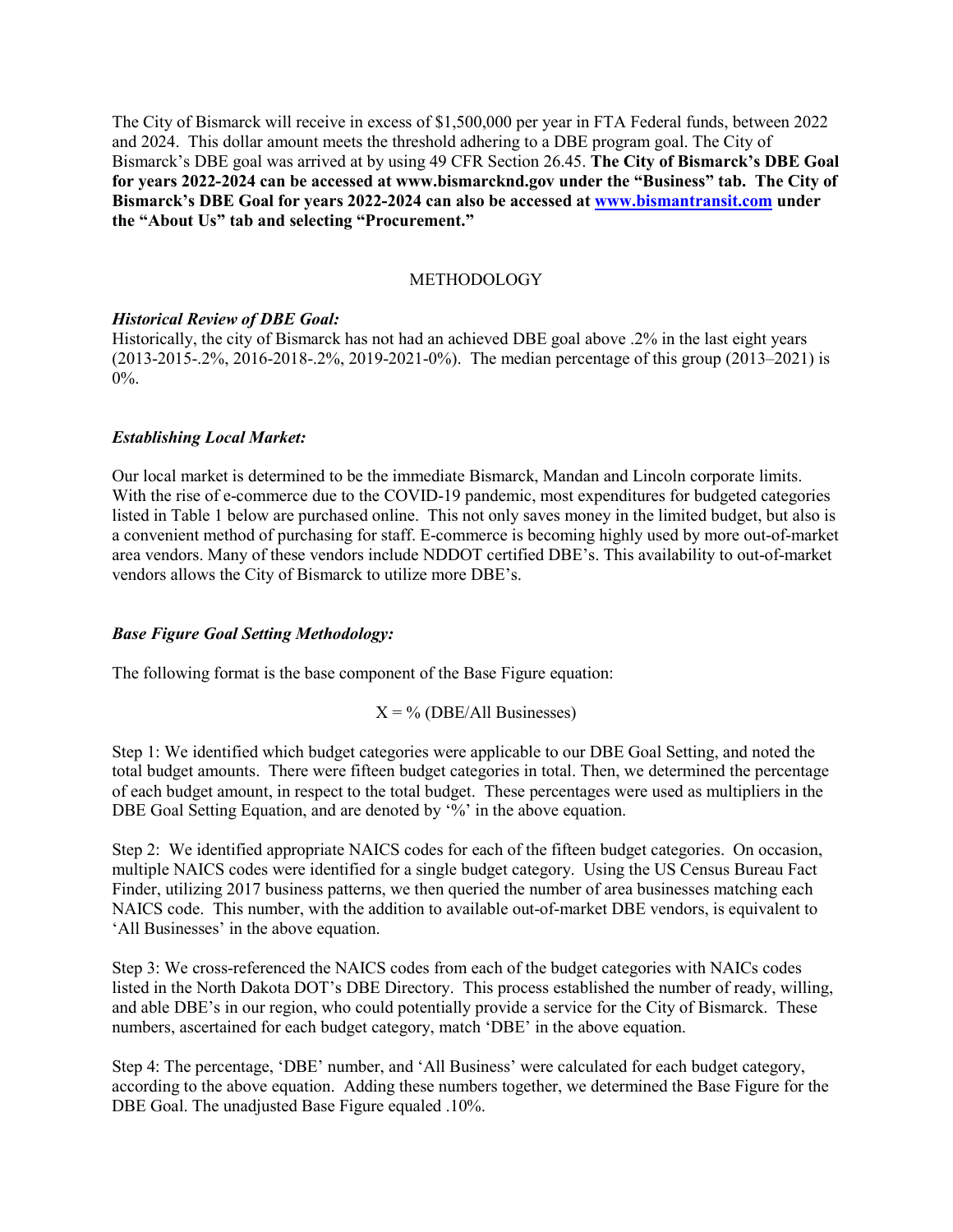# *DBE 2021-2024 Goals*

Table 1

|                                   |                                         |                |               |                      | Total<br>(Including |                      |                    |
|-----------------------------------|-----------------------------------------|----------------|---------------|----------------------|---------------------|----------------------|--------------------|
|                                   |                                         |                |               |                      | Out-of-             |                      | Available          |
|                                   |                                         |                | $%$ of        | Available<br>Service | Service<br>Area     | Available<br>Service | Out-of-<br>Service |
|                                   | <b>NAICS</b>                            | <b>Budget</b>  | <b>Budget</b> | Area                 | DBE)                | Area                 | Area               |
| Categories                        | Code                                    | Amount         | Amount        | Vendors              | Vendors             | DBE's                | DBE's              |
| Advertising<br>&<br>Marketing     | 323113,<br>541613,<br>541810,<br>541820 | \$8,214.00     | 0.20%         | 39                   | 47                  | $\boldsymbol{0}$     | 8                  |
| Auditing &<br>Accounting          | 541211,<br>541213                       | \$23,062.00    | 0.55%         | 47                   | 47                  | $\mathbf{1}$         | $\boldsymbol{0}$   |
| Building<br>Expenses              | 238220,<br>561730,<br>561790            | \$15,000.00    | 0.36%         | 223                  | 223                 | $\overline{2}$       | $\boldsymbol{0}$   |
| Computer<br>Services              | 443142,<br>518210,<br>811212            | \$9,822.00     | 0.23%         | 44                   | 46                  | $\boldsymbol{0}$     | $\overline{2}$     |
| Contracted<br>Services<br>(Legal) | 541110,<br>541199                       | \$3,605.00     | 0.09%         | 100                  | 100                 | $\boldsymbol{0}$     | $\boldsymbol{0}$   |
| Equipment<br>& Parts              | 423120,<br>811411                       | \$10,300.00    | 0.25%         | 52                   | 52                  | $\boldsymbol{0}$     | $\boldsymbol{0}$   |
| Fuel                              | 447110,<br>447190                       | \$335,000.00   | 7.99%         | 42                   | 42                  | $\boldsymbol{0}$     | $\boldsymbol{0}$   |
| Insurance                         | 524210                                  | \$165,000.00   | 3.93%         | 142                  | 143                 | $\boldsymbol{0}$     | $\mathbf{1}$       |
| Office<br>Supplies                | 322230,<br>424120,<br>453210            | \$4,893.00     | 0.12%         | 16                   | 16                  | 1                    | $\boldsymbol{0}$   |
| Operations<br>Contract            | 485111,<br>485113                       | \$3,390,068.00 | 80.83%        | $\overline{4}$       | $\overline{4}$      | $\boldsymbol{0}$     | $\boldsymbol{0}$   |
| Printing                          | 511199,<br>561439                       | \$14,910.00    | 0.36%         | 9                    | 9                   | $\boldsymbol{0}$     | $\boldsymbol{0}$   |
| Sanitation<br>Service             | 562119                                  | \$4,434.00     | 0.11%         | 10                   | 10                  | $\boldsymbol{0}$     | $\boldsymbol{0}$   |
| Telephone                         | 561421,<br>811213                       | \$1,913.00     | 0.05%         | 21                   | 22                  | $\boldsymbol{0}$     | $\mathbf{1}$       |
| Travel                            | 561510,<br>561599                       | \$7,200.00     | 0.17%         | 10                   | 10                  | $\boldsymbol{0}$     | $\boldsymbol{0}$   |
| Vehicle<br>Costs                  | 81111                                   | \$200,850.00   | 4.79%         | 113                  | 113                 | $\boldsymbol{0}$     | $\mathbf{0}$       |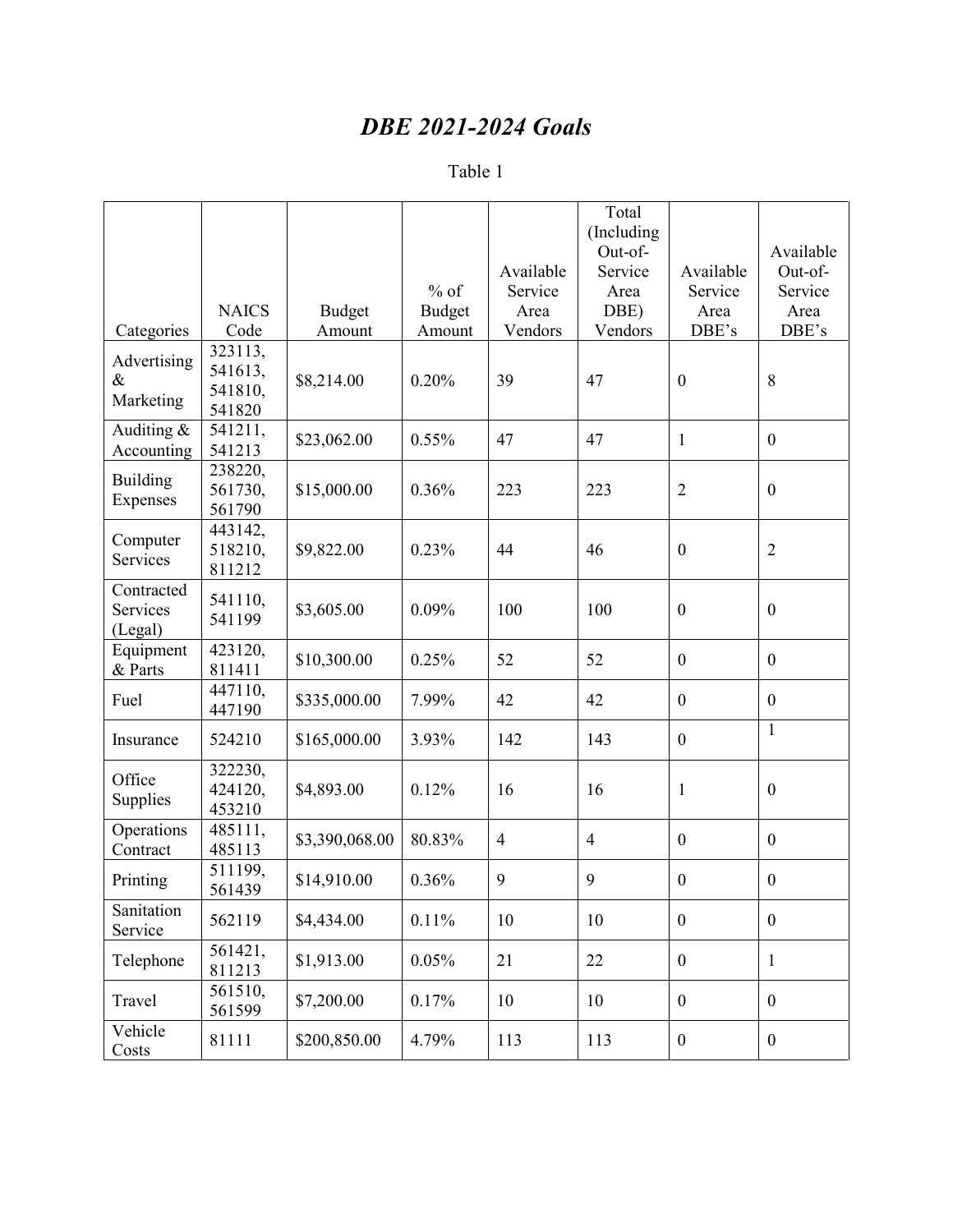#### **DISCUSSION OF GOAL**

## *Adjustment to Base Figure:*

This adjustment process consisted of analyzing any evidence of other applicable factors and adjusting the base factor accordingly. Considering continued cooperation with the North Dakota DOT and increased efforts in DBE outreach, recruitment, certification, and public information efforts, the City of Bismarck plans to increase the DBE Goal by .15%. This raises the base figure from .10% to an adjusted goal of .25%.

# *Adjusted Goal:*

The Adjusted DBE Goal for the City of Bismarck will remain at 0.25% in the effort that this goal will be reached by EOY 2024.

### Race- Neutral Goal:

Historically, the City of Bismarck, has not been able to achieve its DBE goal through Race-Neutral (RN) efforts. If the goal is to be met, the City of Bismarck anticipates all efforts would be race-conscious. Therefore, there is no race-neutral goal.

#### Race-Conscious Goal:

There are a limited number of DBE's available in the Bismarck/Mandan and Lincoln areas, especially for operational (day to day) services. This necessitates more focused recruitment activity, such as increased cooperation with the North Dakota DOT and continued efforts in DBE outreach, recruitment, and certification. The City of Bismarck believes 100% of its 2022-2024 DBE goal can be accomplished through Race-Conscious (RC) means.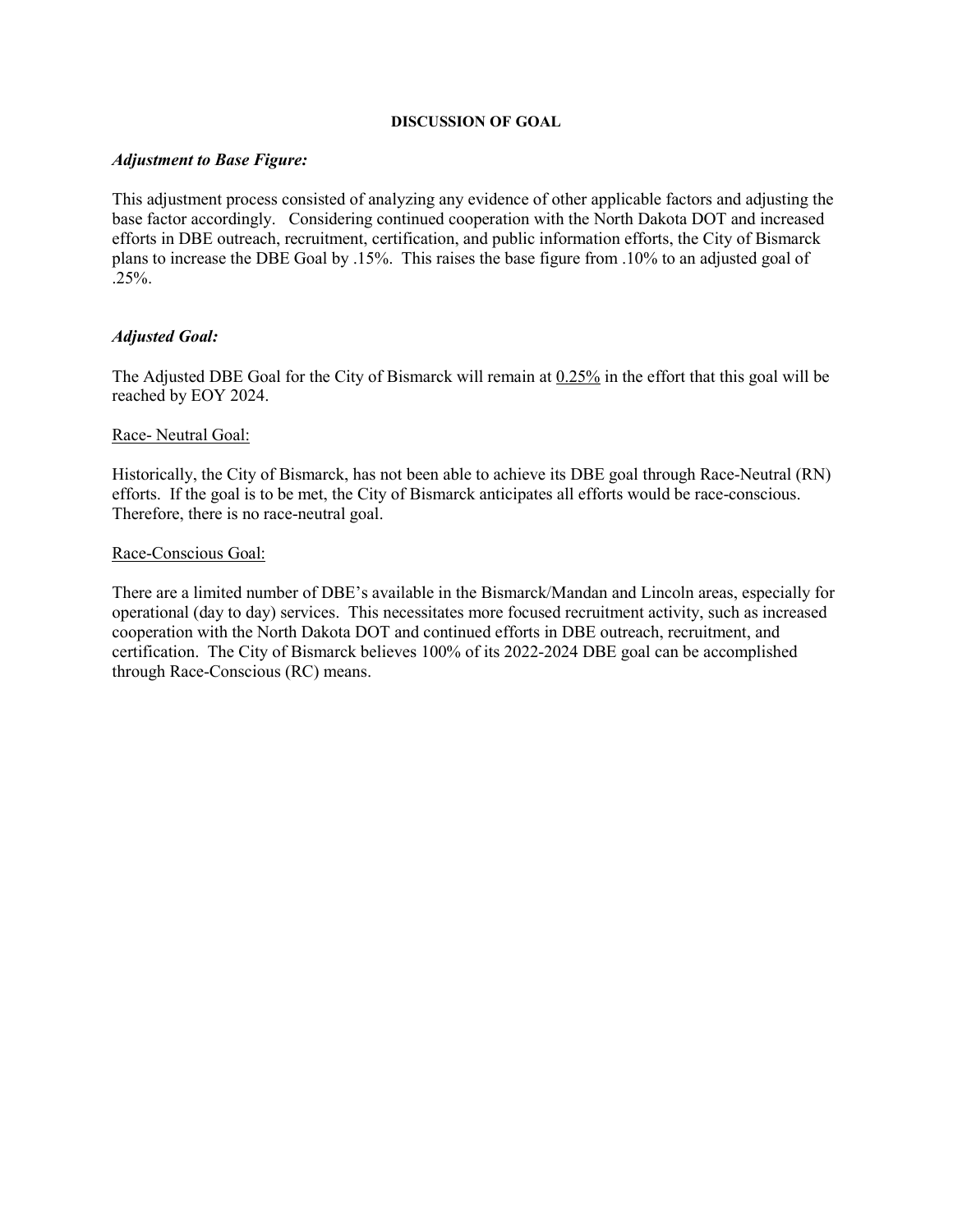# BASE FIGURE CALCULATION AND ADJUSTMENT

Step 1: Determine Base Figure (Reference Table 1 for data used in calculation below)

**Base Figure** = [Amount of 1st Category Budget Item (Advertising & Marketing) / Total Applicable Budget] x [Number of DBE Firms in 1st Category /Total Number of Firms in 1st Category)] + [Amount of 2nd Category Budget Item (Auditing  $\&$ Accounting) / Total Applicable Budget] x [. Number of DBE Firms in 2nd Category /Total Number of Firms in 2nd Category)] + … x 100.

**Base Figure** = [.1702(8/47) + .0213(1/47) + .0090(2/223) + .0435(2/46) + .0000(0/100)  $+.0000(0/52) + .0000(0/42) + .0070(1/143) + .0625(1/16) + .0000(0/4) + .0000(0/9) + .0000$  $(0/10) + .0455(1/22) + .0000(0/10) + .0000(0/113)$  x  $100 = 0.10\%$ 

## Step 2: Adjustment

Base Figure + Adjustment = Total Overall Goal

 $.10\% + .15\% = .25\%$ 

#### **Total Overall Goal**

**0.25%** 

Step 3: Assign Race Neutral vs. Race Conscious Breakdown

#### **Total Overall Breakdown**

 $0.25\%$  (Goal) =  $0\%$  (Race Neutral) + .25% (Race Conscious)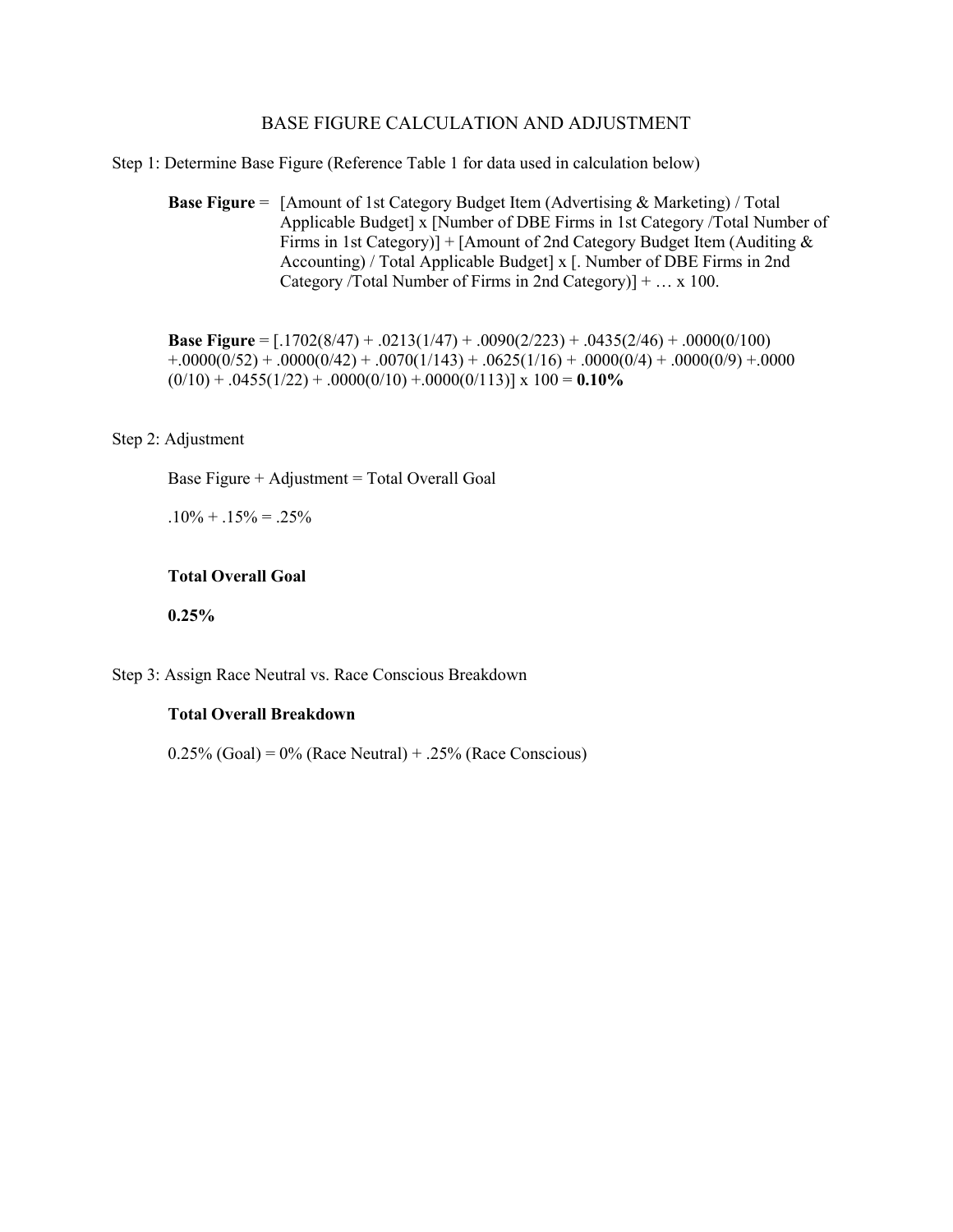# EXPLANATION OF CONSULTIVE PROCESS

The following attachments show how Bis-Man Transit, on the behalf of The City of Bismarck, reached out to find the availability of DBE's in our available and out-of-service markets:

Attachment A – North Dakota Women's Business Center, Bismarck, ND

Attachment B – United Tribes Technical College, Bismarck, ND

Attachment C – Leslie Saunders Insurance Agency, Inc. Lutz, FL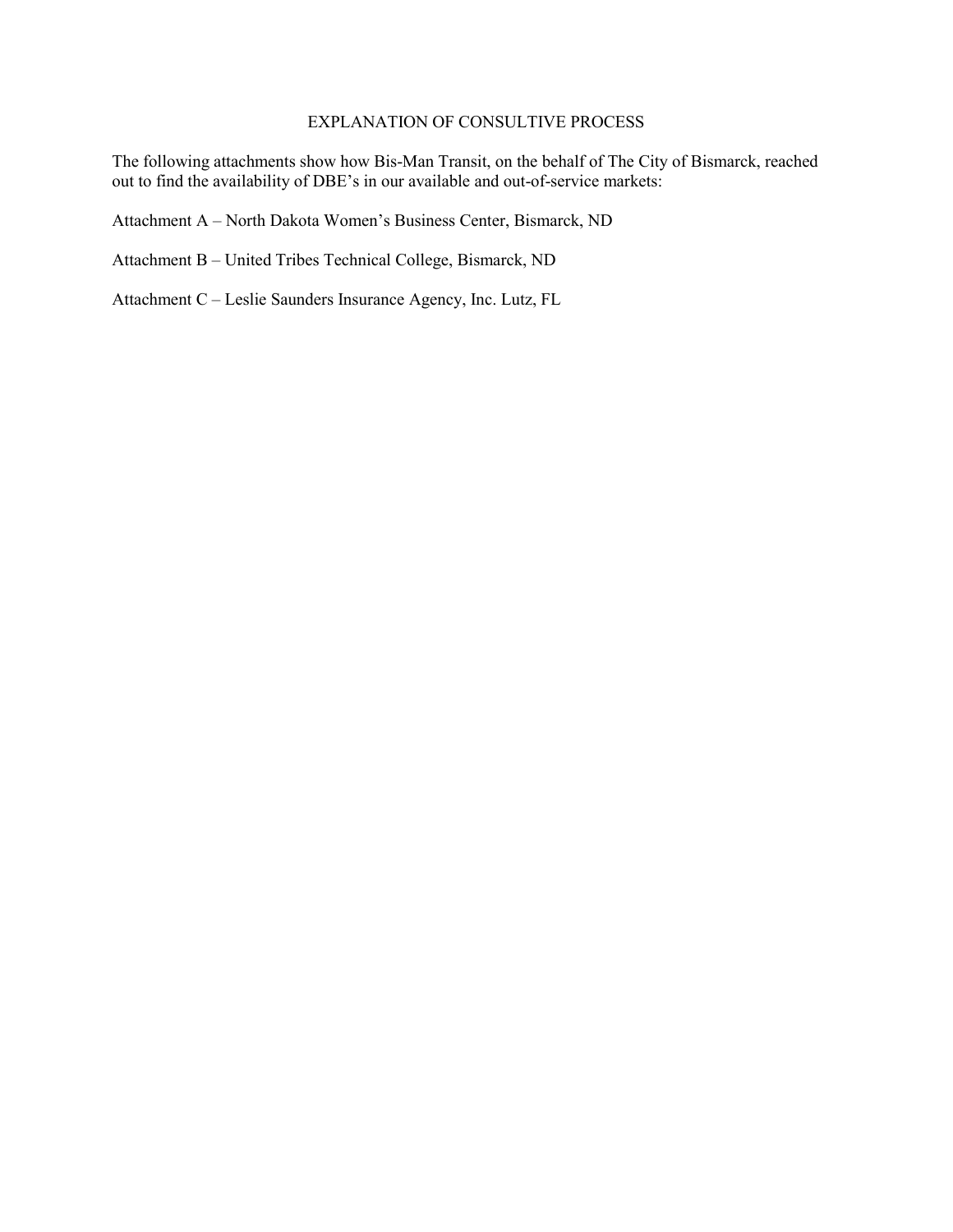# YEARS 2022-2024 DISADVANTAGED BUSINESS ENTERPRISE GOAL

The City of Bismarck hereby adopts these Disadvantaged Business Enterprise Goal for the Years 2022-2024.

of City Commissioners, City of Bismarck

 $\overline{\phantom{a}}$  , and the contribution of the contribution of  $\overline{\phantom{a}}$  , and  $\overline{\phantom{a}}$  , and  $\overline{\phantom{a}}$  , and  $\overline{\phantom{a}}$ Steve Bakken, President, Board<br>
of City Commissioners, City of Director, Bismarck-Mandan MPO

Deidre Hughes, Executive Director, Bis-Man Transit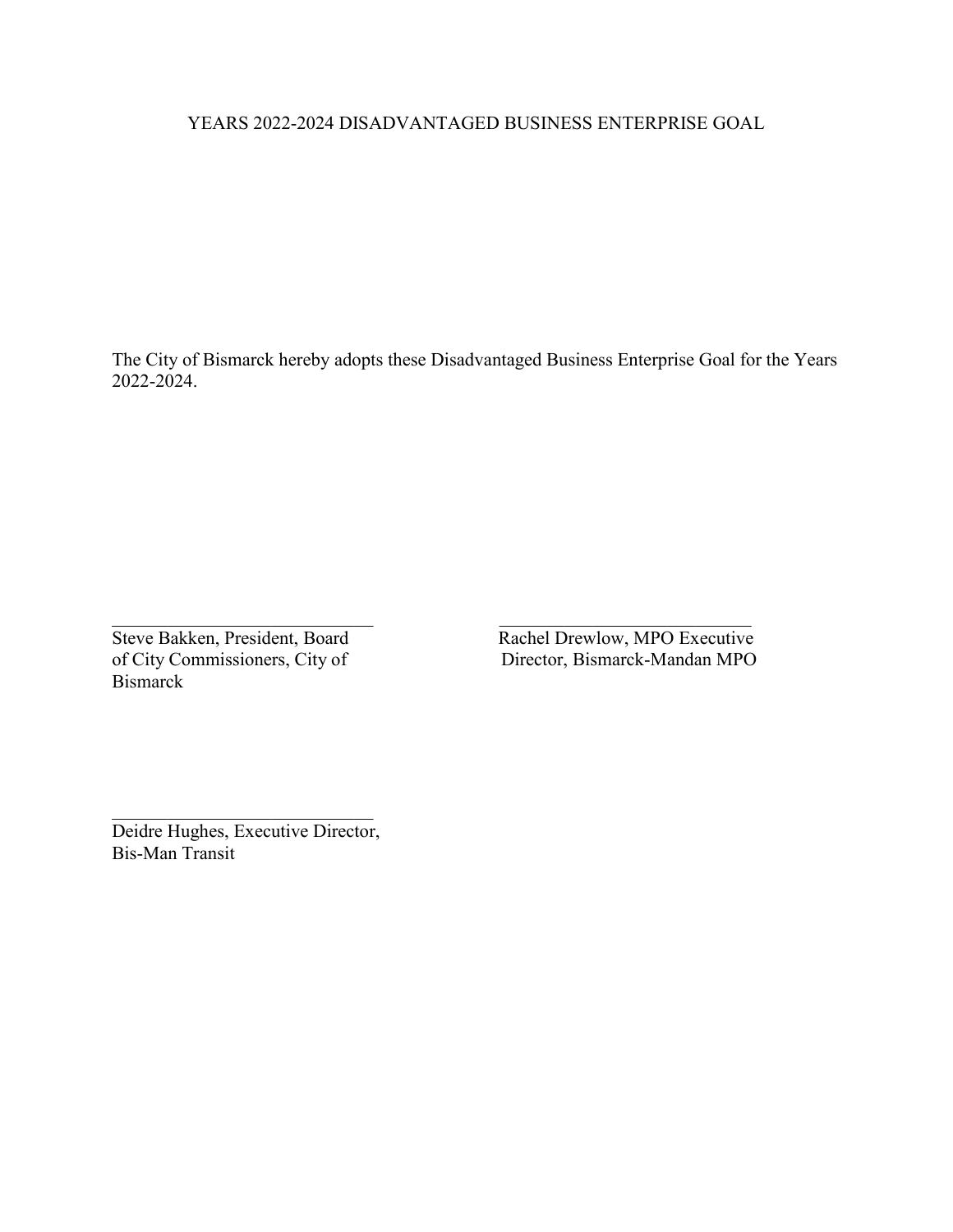# Attachment A

| From:               | <b>Katie Schulz</b>                 |
|---------------------|-------------------------------------|
| To:                 | <b>Deidre Hughes</b>                |
| Cc:                 | <b>Taylor Kitzan</b>                |
| Subject:            | <b>Re: DBE Certified Businesses</b> |
| Date:               | Monday, June 21, 2021 11:59:25 AM   |
| <b>Attachments:</b> | image003.png                        |
|                     | image004.png                        |
|                     | image006.png                        |
|                     | image011.png                        |
|                     |                                     |

You as well! Please let us know if there is anything we can help with!

Have a great week!

Katie Schulz Program Manager - West North Dakota Women's Business Center 2720 E Broadway Ave Bismarck ND 58501 Office: 701-223-0707 Email: [katie@ctbnd.com](mailto:katie@ctbnd.com) Follow Us on [Facebook](https://www.facebook.com/ndwbc/)



**From:** Deidre Hughes <dhughes@bismantransit.com> **Sent:** Monday, June 21, 2021 11:55 AM **To:** Katie Schulz <katie@ctbnd.com> **Cc:** Taylor Kitzan <tkitzan@bismantransit.com> **Subject:** RE: DBE Certified Businesses

Hi Katie,

Thank you for the speedy response! We will get in touch with Denae.

Have a great day!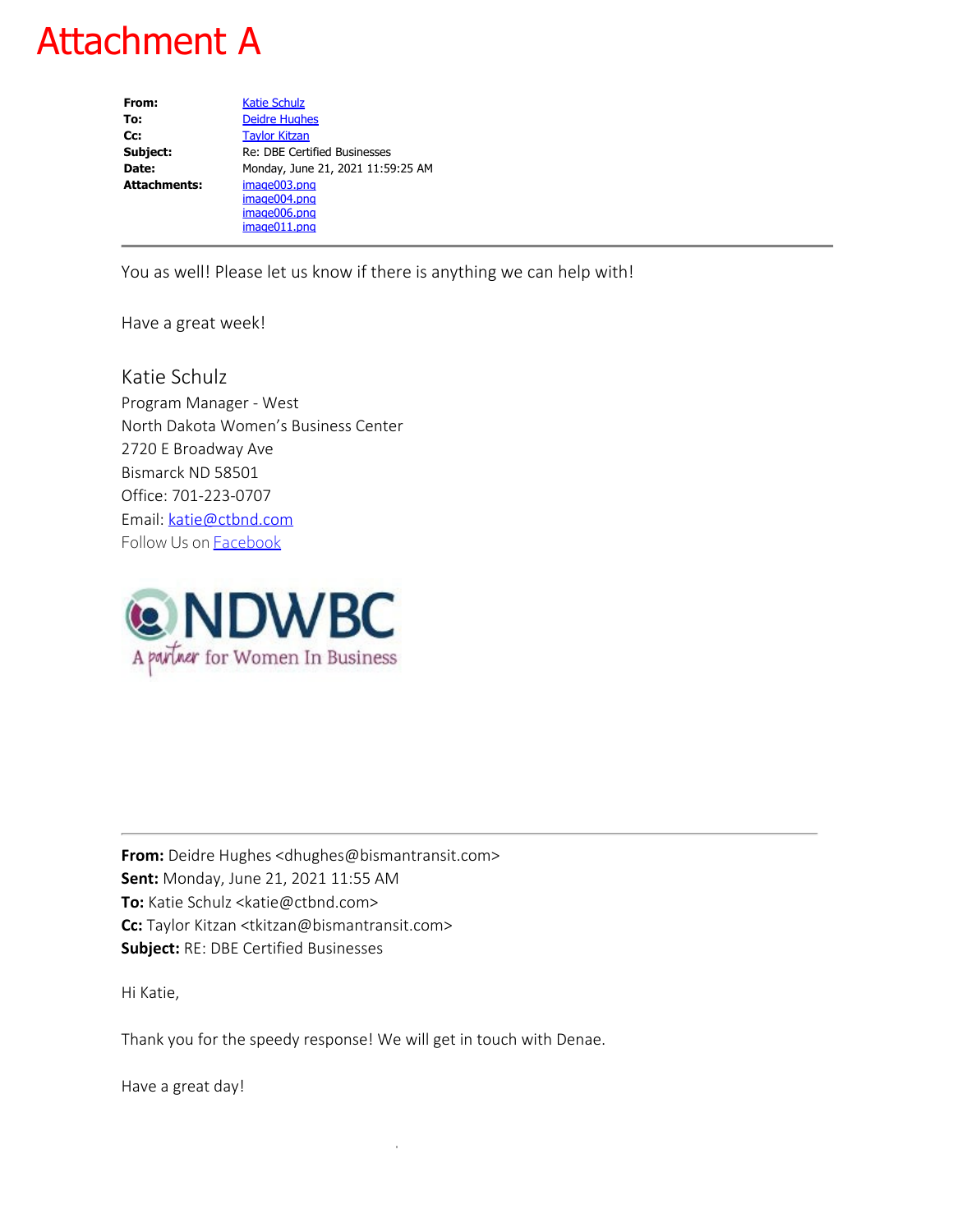

# Deidre Hughes

Executive Director

**Bis-Man Transit**

p: 701.258.6817 m: 701.516.0193

- f: 701.258.6752
- a: 3750 E Rosser Ave Bismarck, ND 58501

w: [bismantransit.com](mailto:bismantransit.com) e: [dhughes@bismantransit.com](mailto:dhughes@bismantransit.com)



**From:** Katie Schulz <katie@ctbnd.com> **Sent:** Thursday, June 17, 2021 12:58 PM **To:** Deidre Hughes <dhughes@bismantransit.com> **Subject:** Re: DBE Certified Businesses

Good afternoon!

Thank you for reaching out! We do not have any specific information about clients that are registered as a DBE. We do have a list on our website of state Certified Woman-Owned Businesses that you are welcome to contact to see if they have this certification. Please see the [directory here](https://www.ndwbc.com/women-owned-business-directory) for your convenience.

Also, I have Denae Johnson's contact information below. She helps with the DBE Certification and may have some useful information for you. Please feel free to reach out to her for more information.

Denae Johnson Projects Coordinator *612-605-1736 (MN) 701-214-5775 (ND) 605-737-0377 (SD) [www.projectsolutionsinc.com](http://www.projectsolutionsinc.com/)* [denae.johnson@projectsolutionsinc.com](mailto:denae.johnson@projectsolutionsinc.com)

I hope this information is helpful for you. Please let me know if you have any other questions. Thank you and have a great day!

Katie Schulz NDWBC Project Manager - West 701-223-0707 [katie@ctbnd.com](mailto:katie@ctbnd.com)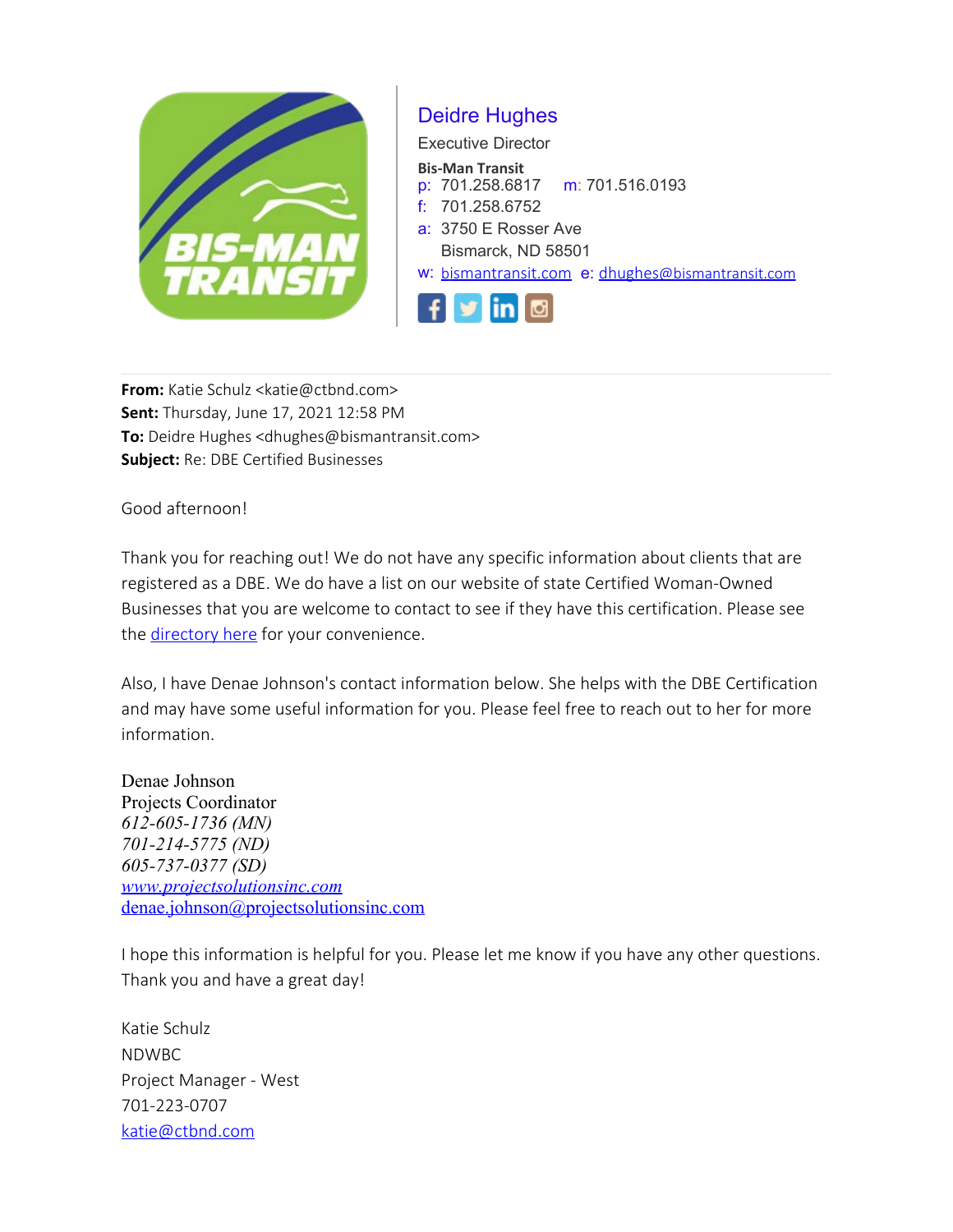**From:** Deidre Hughes [<dhughes@bismantransit.com](mailto:dhughes@bismantransit.com)> **Sent:** Monday, June 14, 2021 3:24 PM To: CTBND Info [<info@ctbnd.com](mailto:info@ctbnd.com)> **Cc:** Taylor Kitzan [<tkitzan@bismantransit.com](mailto:tkitzan@bismantransit.com)> **Subject:** DBE Certified Businesses

Good afternoon,

As part of our Disadvantaged Business Enterprise (DBE) effort, we are reaching out to groups such as the North Dakota Women's Business Center. DBEs are for-profit small businesses where socially and economically disadvantaged individuals own at least a 51% interest and also control management and daily business operations. We are interested in knowing if any of the members are certified DBE's with the North Dakota Department of Transportation. If any are DBE, could you please send me a list of the businesses and what service(s) they provide? We appreciate any assistance you are able to provide. If any of the businesses are interested in becoming DBE's I do have information and can direct them on how to start the process. Please let me know if you have any questions.

Sincerely,

Deidre Hughes

<< RTF: Rich object >>

# Deidre Hughes

 $2$  in  $2$   $\sigma$ 

| Executive Director     |                                                   |
|------------------------|---------------------------------------------------|
| <b>Bis-Man Transit</b> |                                                   |
| p:                     | 701.258.6817<br>m: 701.516.0193                   |
| f:                     | 701.258.6752                                      |
| a:                     | 3750 E Rosser Ave                                 |
|                        | Bismarck, ND 58501                                |
| W:                     | bismantransit.com<br>e: dhughes@bismantransit.com |
|                        |                                                   |
|                        |                                                   |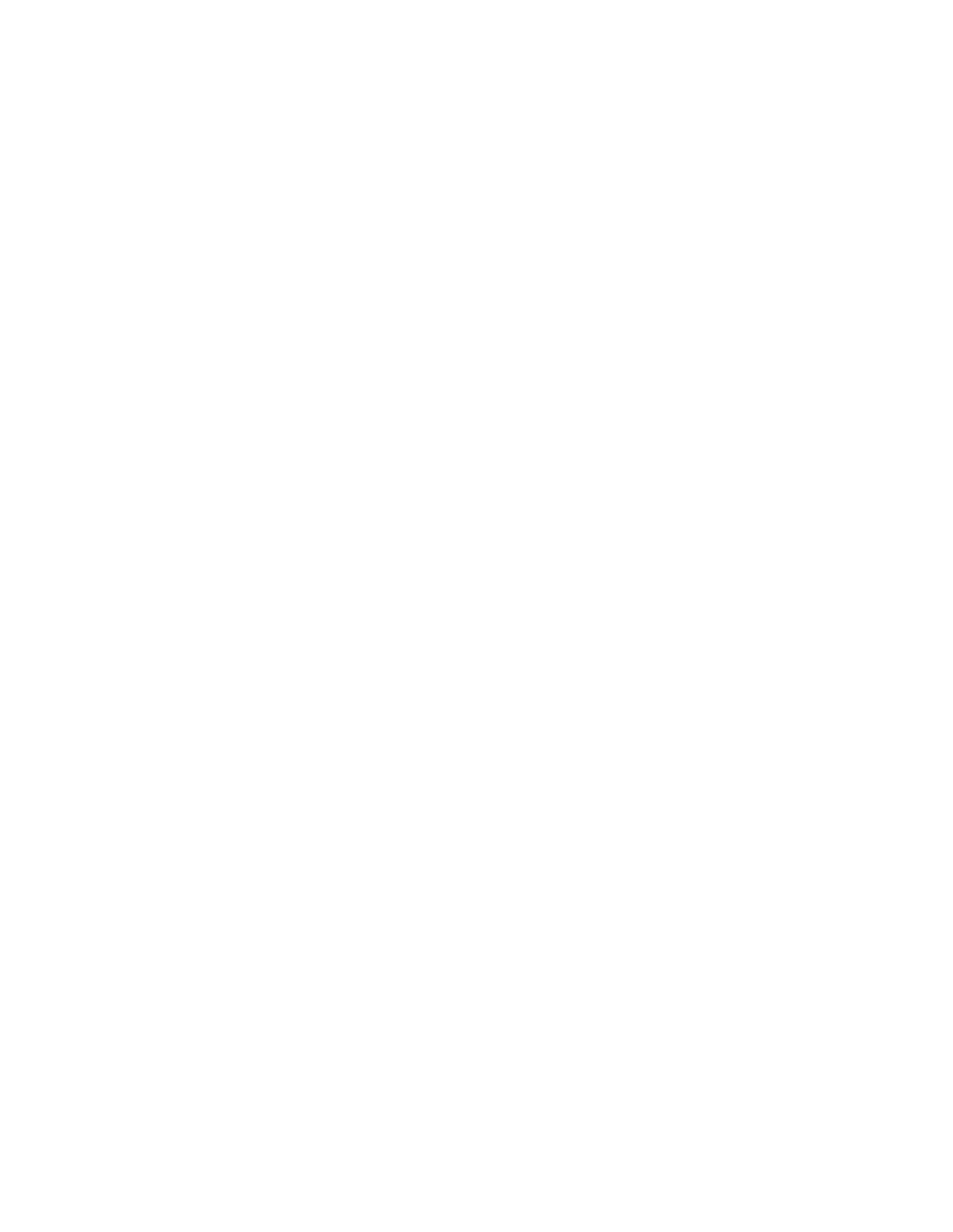# Attachment B

| From:    | <b>Deidre Hughes</b>             |
|----------|----------------------------------|
| To:      | bmaxon@uttc.edu                  |
| Cc:      | <b>Taylor Kitzan</b>             |
| Subject: | <b>DBE Certified Businesses</b>  |
| Date:    | Monday, June 14, 2021 3:29:00 PM |
|          |                                  |

Good afternoon,

As part of our Disadvantaged Business Enterprise (DBE) effort, we are reaching out to groups such as the Minority Business Development Agency. DBEs are for-profit small businesses where socially and economically disadvantaged individuals own at least a 51% interest and also control management and daily business operations. We are interested in knowing if any of the members are certified DBE's with the North Dakota Department of Transportation. If any are DBE, could you please send me a list of the businesses and what service(s) they provide? We appreciate any assistance you are able to provide. If any of the businesses are interested in becoming DBE's I do have information and can direct them on how to start the process. Please let me know if you have any questions.

Sincerely,

Deidre Hughes

# Deidre Hughes

Executive Director

# **Bis-Man Transit**

p:

701.258.6817 m: 701.516.0193

# f:

701.258.6752

# a:

3750 E Rosser Ave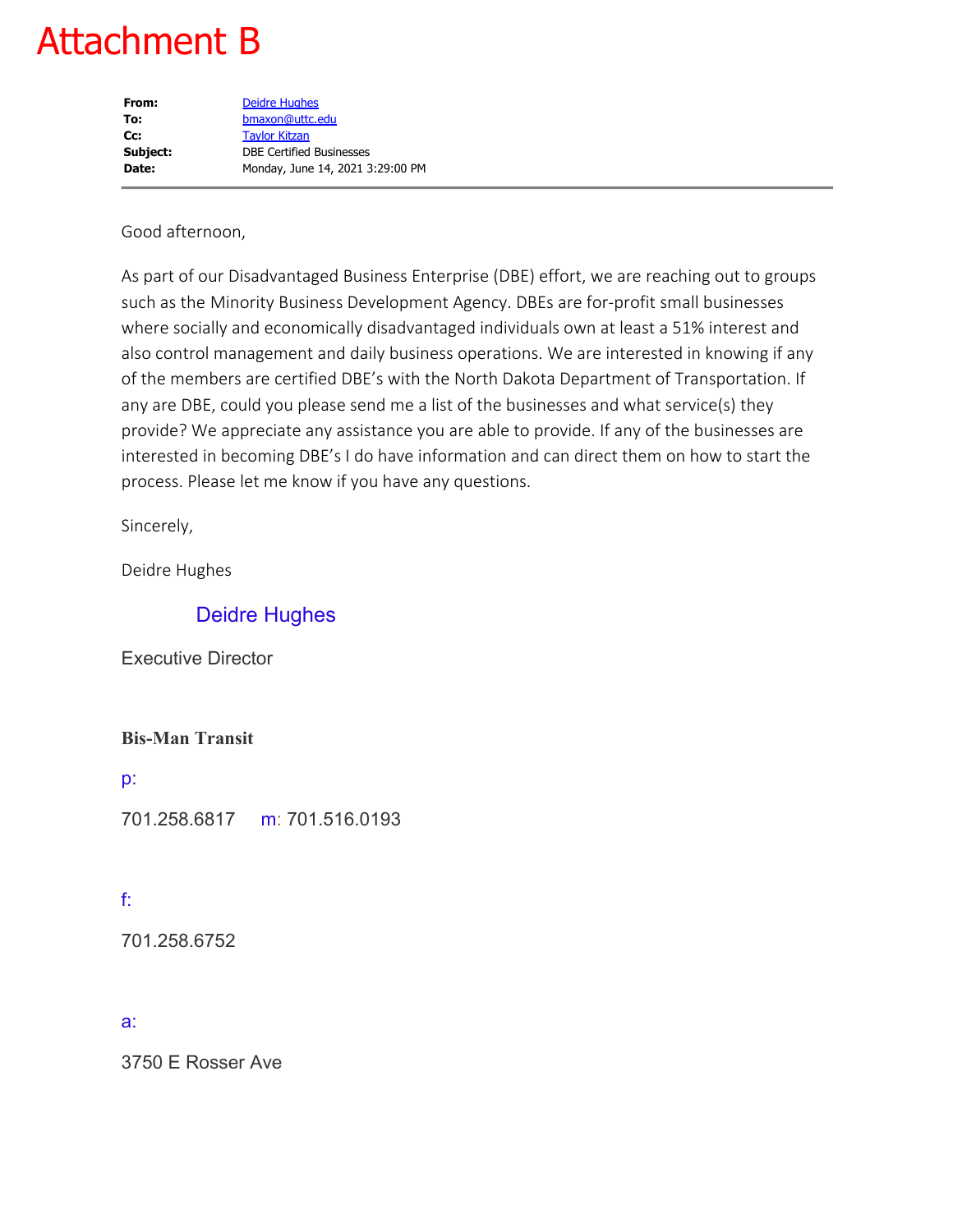Bismarck, ND 58501

w:

[bismantransit.com](mailto:bismantransit.com) e: dhughes[@bismantransit.com](mailto:dhughes@bismantransit.com)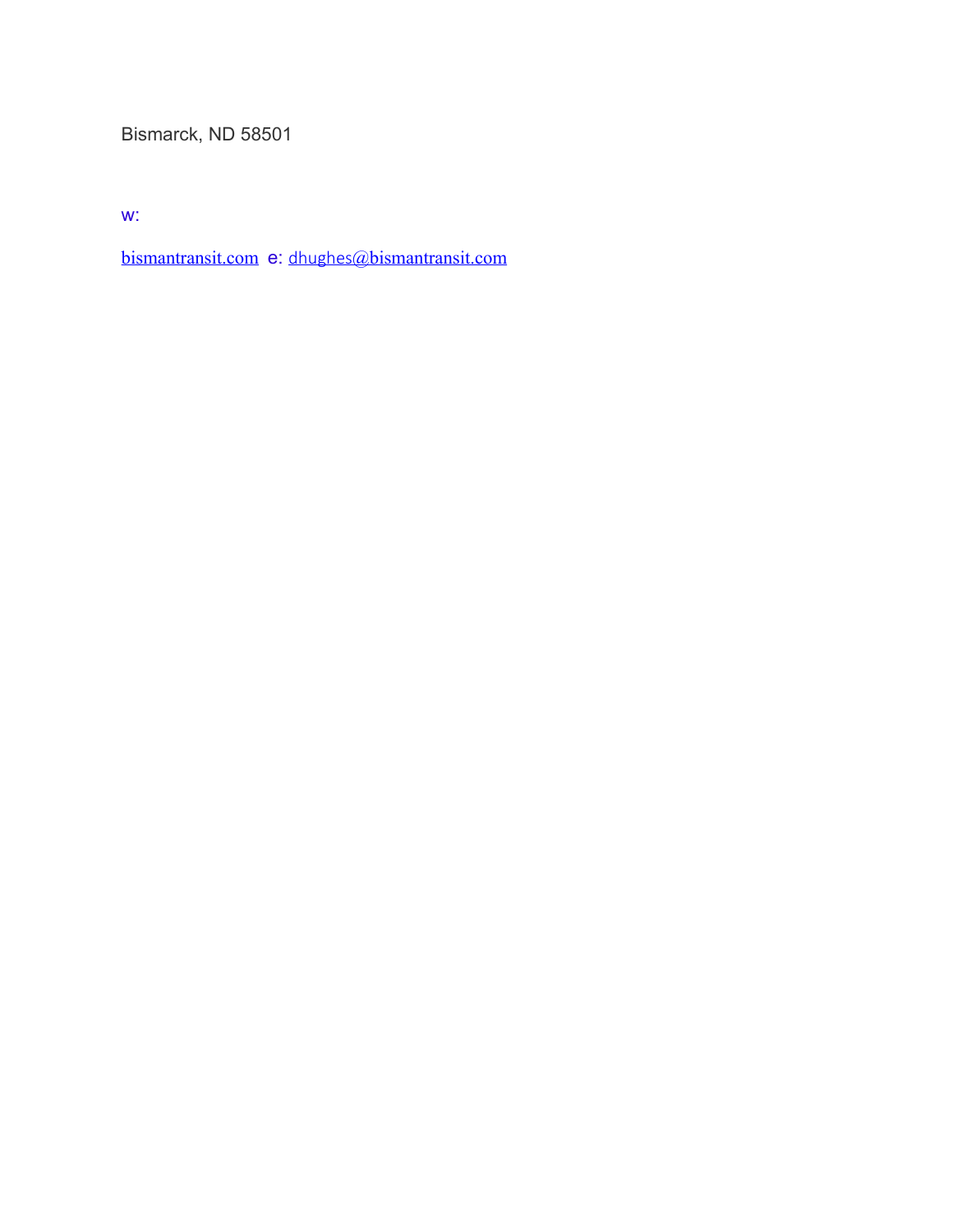# Attachment C

From: [Deidre Hughes](mailto:dhughes@bismantransit.com) **To:** [Taylor Kitzan](mailto:tkitzan@bismantransit.com) **Subject:** FW: Inquiry **Date:** Monday, June 21, 2021 2:02:14 PM

# Deidre Hughes

Executive Director

# **Bis-Man Transit**

p:

701.258.6817 m: 701.516.0193

# f:

701.258.6752

# a:

3750 E Rosser Ave

Bismarck, ND 58501

# w:

[bismantransit.com](mailto:bismantransit.com) e: dhughes[@bismantransit.com](mailto:dhughes@bismantransit.com)

\_\_\_\_\_\_\_\_\_\_\_\_\_\_\_\_\_\_\_\_\_\_\_\_\_\_\_\_\_\_\_\_\_\_\_\_\_\_\_\_\_\_\_\_\_

**From:** Deidre Hughes **Sent:** Wednesday, June 16, 2021 11:37 AM **To:** dbe@lesliesaunders.com **Subject:** Inquiry